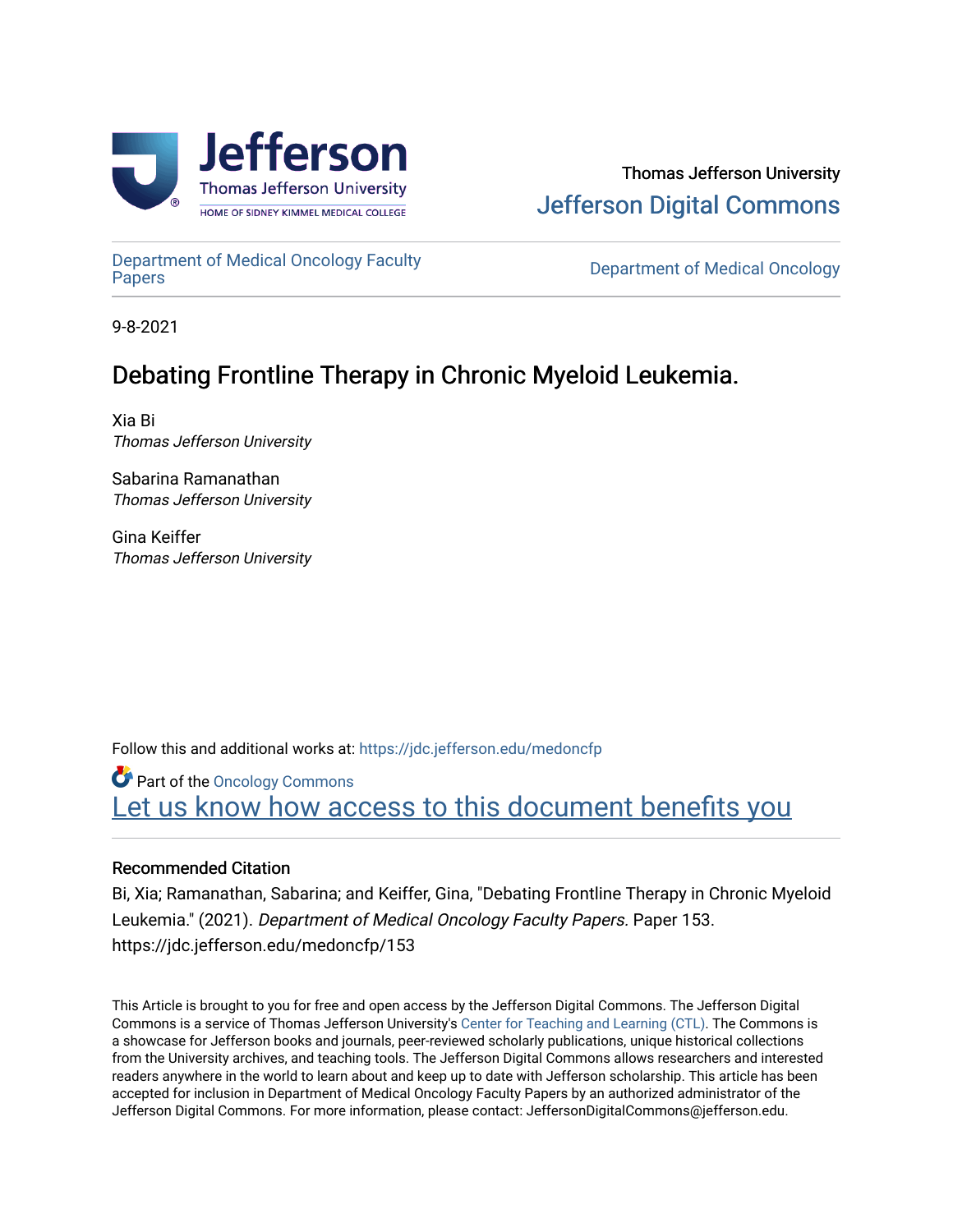



# [Debating Frontline Therapy in](https://www.frontiersin.org/articles/10.3389/fonc.2021.708823/full) [Chronic Myeloid Leukemia](https://www.frontiersin.org/articles/10.3389/fonc.2021.708823/full)

Xia Bi $^{\star\dagger}$ . Sabarina Ramanathan $^{\dagger}$  and Gina Keiffer

Department of Medical Oncology, Thomas Jefferson University, Philadelphia, PA, United States

Keywords: CML - chronic myelogenous leukemia, imatinib, second generation tyrosine kinase inhibitors, TKI tyrosine kinase inhibitor, dasatinib, nilotinib, bosutinib, ponatinib

### INTRODUCTION

### **OPEN ACCESS**

#### Edited by:

Lindsay Wilde, Sidney Kimmel Cancer Center, United States

#### Reviewed by:

Mario Tiribelli, University of Udine, Italy

> \*Correspondence: Xia Bi [xia.bi@jefferson.edu](mailto:xia.bi@jefferson.edu)

† These authors have contributed equally to this work

#### Specialty section:

This article was submitted to Hematologic Malignancies, a section of the journal Frontiers in Oncology

Received: 12 May 2021 Accepted: 03 August 2021 Published: 08 September 2021

#### Citation:

Bi X, Ramanathan S and Keiffer G (2021) Debating Frontline Therapy in Chronic Myeloid Leukemia. Front. Oncol. 11:708823. [doi: 10.3389/fonc.2021.708823](https://doi.org/10.3389/fonc.2021.708823) The development of tyrosine kinase inhibitors (TKIs) in the early 2000s revolutionized the therapeutic landscape for chronic phase (CP) chronic myeloid leukemia (CML). Interferon alpha was previously the standard treatment for patients with CP CML prior to the development of TKIs; however, survival was dismal, with a median of 5-6 years [\(1\)](#page-4-0). With the advent of TKI therapy, the estimated 10-year overall survival increased from less than 20% to more than 80% ([2](#page-4-0)). When optimal therapy is instituted with appropriate monitoring, patients with CP CML now live close to normal life spans ([3](#page-4-0), [4\)](#page-4-0).

Imatinib, the first of these revolutionary medications, was approved by the FDA for the treatment of CML after failure of interferon-alpha therapy in 2001 and for newly diagnosed CP CML patients in 2003. Shortly thereafter, following preclinical and clinical data demonstrating increased potency against the BCR-ABL target, frontline approvals for the second-generation TKIs (dasatinib, nilotinib, and bosutinib) soon followed based on the results of their respective clinical trials (DASISION, ENEST and BFORE) ([5](#page-4-0)–[7\)](#page-4-0). Each of these trials compared the efficacy of imatinib 400 mg daily with the corresponding second-generation TKI. Notably, no significant survival difference has been demonstrated between imatinib and any of the second-generation inhibitors. Accordingly, the European Society for Medical Oncology (ESMO) and the National Comprehensive Cancer Network (NCCN) practice guidelines recommend choosing a therapeutic agent based on risk scoring, age, and comorbidities ([8](#page-4-0), [9](#page-4-0)). Thus, the optimal frontline treatment of CP CML has become the subject of debate.

A recently published meta-analysis sought to answer this question by comparing the safety and efficacy of imatinib versus dasatinib, nilotinib, bosutinib and ponatinib for initial treatment of CP CML ([10](#page-4-0)). Second- and third-generation TKIs demonstrated superior clinical outcomes but also increased toxicity. The authors concluded that the choice of frontline therapy should depend on patients' age and comorbidities. They suggested that patients without comorbidities should receive second-generation TKIs as initial therapy and that imatinib should be the preferred initial therapy for older patients or those with comorbidities. Notably, third-generation TKI (ponatinib) has not been approved nor is recommended as the frontline treatment of CP AML. Herein, we will review this recently published work and present the arguments for and against the use of secondgeneration TKIs as initial therapy for CP CML.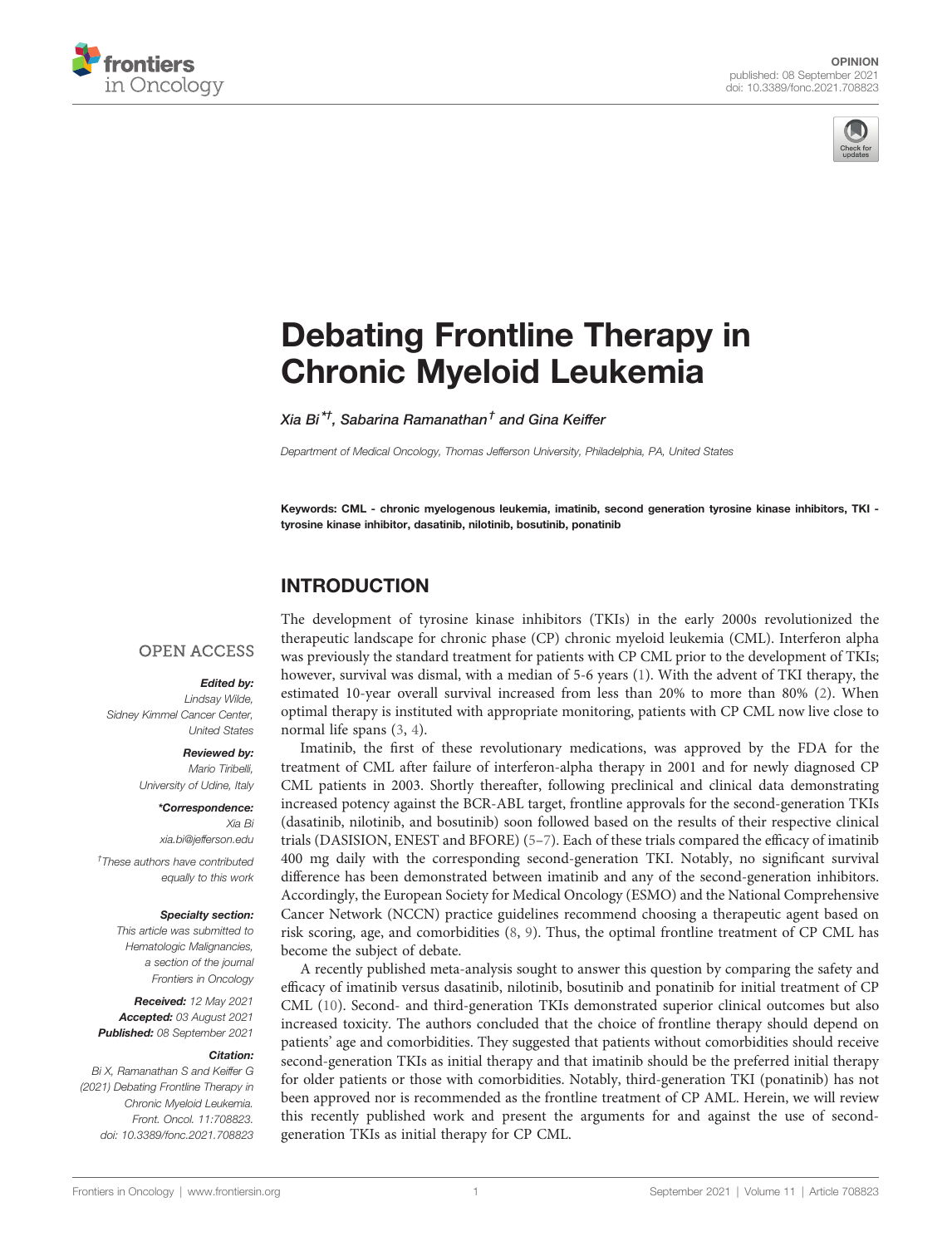### <span id="page-2-0"></span>THE DATA

In this meta-analysis, the authors systematically reviewed randomized controlled trials (RCTs) that compared the efficacy and safety of imatinib vs second-generation (dasatinib, nilotinib, bosutinib) or third-generation (ponatinib) TKIs in adults with newly diagnosed Philadelphia chromosome-positive (Ph+) CP CML. Nineteen relevant studies and 15 relevant abstracts published between 1990 and 2019, corresponding to 7 RCTs involving 3262 participants, were included. The primary outcomes were overall survival (OS) and progression-free survival (PFS). Secondary outcomes included various efficacy and safety measures.

There was no statistically significant difference in the primary outcomes, although only 2 of the 7 RCTs reported OS and PFS up to 60 months and only 1 reported OS up to 72 months. In terms of secondary outcomes, all of the pooled efficacy outcomes except for drug discontinuation showed a clear advantage of second- and third-generation TKIs over imatinib. Table 1 summarizes the relative risks (RRs) of later-generation TKIs in comparison with imatinib in terms of efficacy and toxicity as reported in the ENEST, DASISION, and BFORE studies and in the pooled analysis. The RR of major molecular response (MMR) after 3 months was statistically higher than all other efficacy outcomes in patients treated with later-generation TKIs (RR = 4.50; 95% confidence interval [CI], 2.23-9.09). In terms of adverse events, there were more cases of thrombocytopenia, cardiovascular events, pancreatic and hepatic effects in patients treated with later-generation TKIs. Specifically, hepatic effects had the highest RR in the bosutinib group.

### POINT: THE CASE FOR USING SECOND GENERATION TKIS AS INITIAL THERAPY FOR CP CML

The meta-analysis demonstrated a statistically significant improvement of 3-month MMR and other efficacy outcomes in patients treated with second- and third-generation TKIs. Attainment of an early molecular response (EMR; BCR-ABL1 IS ≤10% at 3 months) has been shown to be an important treatment milestone in patients with newly diagnosed CP CML [\(11](#page-4-0)–[13](#page-4-0)) and is the first benchmark for evaluating responses to TKI therapy ([9](#page-4-0), [14](#page-4-0)). Failure to achieve an EMR suggests treatment failure, and consideration should be given to alternate therapy [\(9,](#page-4-0) [15\)](#page-4-0). Previous studies showed superior PFS and OS in patients who were able to achieve this early molecular milestone, and that EMR failure was associated with lower rates of molecular response and increased risk of disease progression [\(16](#page-4-0)–[19](#page-5-0)). Therefore, achievement of an EMR may predict longterm clinical outcomes and allow early intervention for patients who are less likely to respond to treatment.

Another important consideration in selecting an initial therapy is the ability to safely stop therapy and maintain a treatment-free remission (TFR). TFR is defined as maintaining

| TABLE 1   Relative risk of later-generation TKIs in comparison with imatinib by efficacy and safety endpoints. |                              |                                       |                             |                        |
|----------------------------------------------------------------------------------------------------------------|------------------------------|---------------------------------------|-----------------------------|------------------------|
|                                                                                                                | <b>ENEST*</b><br>RR (95% CI) | <b>DASISION</b><br><b>RR (95% CI)</b> | <b>BFORE</b><br>RR (95% CI) | Pooled*<br>RR (95% CI) |
|                                                                                                                |                              |                                       |                             |                        |
| <b>Efficacy endpoints</b>                                                                                      |                              |                                       |                             |                        |
| EMR at 3 months                                                                                                | 1.36 (1.24-1.49)             | 1.31 (1.17-1.46)                      | $1.31(1.15-1.50)$           | $1.34(1.27-1.41)$      |
| MMR at 3 months                                                                                                | 8.36 (2.55-27.38)            | N <sub>R</sub>                        | $2.45(0.78 - 7.70)$         | 4.5 (2.23-9.09)        |
| MMR at 12 months                                                                                               | 1.90 (1.55-2.33)             | 1.49 (1.17-1.92)                      | 1.28 (1.03-1.58)            | 1.52 (1.32-1.75)       |
| CCyR at 12 months                                                                                              | 1.22 (1.14-1.32)             | 1.17 (1.06-1.28)                      | <b>NR</b>                   | 1.13 (1.04-1.22)       |
| CCyR by 12 months                                                                                              | 1.23 (1.11-1.37)             | 1.16 (1.06-1.27)                      | 1.16 (1.04-1.30)            | 1.15 (1.09-1.22)       |
| MR4 at any time                                                                                                | 2.44 (1.62-3.67)             | 1.39 (1.08-1.78)                      | 1.72 (1.13-2.62)            | 1.67 (1.32-2.11)       |
| MR4.5 at any time                                                                                              | 3.38 (1.76-6.48)             | 1.39 (0.99-1.94)                      | 2.45 (1.10-5.45)            | 2.65 (1.44-4.88)       |
| AP/BP during study                                                                                             | $0.17(0.04 - 0.74)$          | $0.62$ (0.26-1.47)                    | $0.66(0.19-2.31)$           | $0.43(0.25-0.73)$      |
| Safety endpoints                                                                                               |                              |                                       |                             |                        |
| Anemia                                                                                                         | $0.61(0.30-1.27)$            | 1.48 (0.90-2.44)                      | $0.74(0.32 - 1.73)$         | 1.17 (0.80-1.72)       |
| Neutropenia                                                                                                    | $0.56(0.38-0.82)$            | $1.21(0.91 - 1.61)$                   | $0.56(0.32 - 0.97)$         | $0.69(0.46-1.02)$      |
| Thrombocytopenia                                                                                               | 1.16 (0.70-1.94)             | 1.58 (1.08-2.32)                      | 2.44 (1.37-4.34)            | 1.55 (1.17-2.05)       |
| Cardiovascular events                                                                                          | 2.61 (0.94-7.22)             | 2.25 (0.70-7.21)                      | 1.98 (0.50-7.83)            | 2.26 (1.32-3.87)       |
| Cutaneous effects                                                                                              | $0.40(0.08 - 2.05)$          | $0.09(0.01 - 1.64)$                   | $0.33(0.03 - 3.15)$         | $0.73(0.21 - 2.47)$    |
| Gastrointestinal effects                                                                                       | $0.59(0.28-1.27)$            | $0.14(0.01 - 2.75)$                   | $3.19(1.54 - 6.60)$         | 1.80 (0.67-4.84)       |
| Fluid retention                                                                                                | 9.03 (0.49-166.97)           | 15.00 (0.86-261.28)                   | 2.97 (0.12-72.49)           | 3.21 (1.09-9.48)       |
| Infectious events                                                                                              | 3.01 (0.12-73.59)            | 5.00 (0.59-42.50)                     | $0.68(0.30-1.57)$           | 1.11 (0.54-2.28)       |
| Pancreatic effects                                                                                             | 2.09 (1.07-4.08)             | <b>NE</b>                             | 1.84 (0.98-3.44)            | 2.24 (1.29-3.87)       |
| Hepatic effects                                                                                                | 1.72 (0.69-4.31)             | $0.25(0.03 - 2.22)$                   | 5.84 (3.16-10.82)           | $3.01(1.21 - 7.51)$    |
| Musculoskeletal disorders                                                                                      | $0.25(0.03 - 2.23)$          | <b>NE</b>                             | $0.82(0.25 - 2.67)$         | $0.76(0.36-1.62)$      |
| QT prolongation                                                                                                | $0.50(0.09-2.72)$            | $0.70(0.27 - 1.81)$                   | $0.99(0.06 - 15.73)$        | $0.82(0.39 - 1.73)$    |

EMR, early molecular response (Bcr-Abl IS = 10%); MMR, major molecular response (Bcr-Abl IS = 0.1%); CCyR, complete cytogenetic response; MR4, Bcr-Abl IS = 0.01%; MR4.5, Bcr-Abl IS = 0.0032%; AP/BP, accelerated phase/blast phase transformation.

NR, not reported; NE, not estimable.

Bold = statistically significant.

\*Data for nilotinib 300mg twice daily.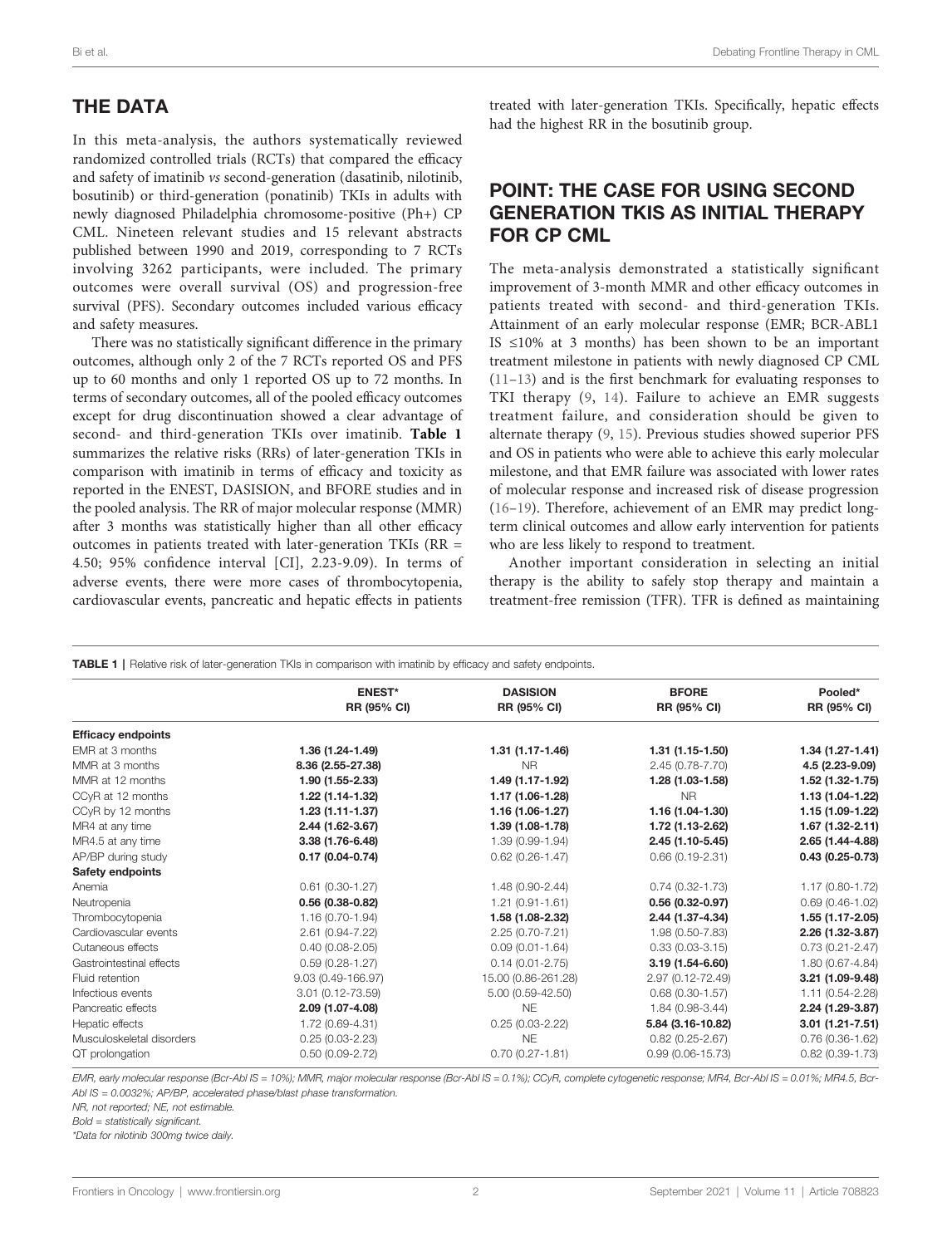a BCR-ABL1 IS ≤0.1% (MMR) off TKI therapy. In order to safely discontinue TKI therapy, patients are recommended to achieve and maintain a deep molecular response (DMR; BCR-ABL1 IS ≤0.01%) for ≥2 years ([9](#page-4-0)). TFR is most successful in patients with at least 4 years of TKI therapy who achieve and maintain DMR for at least 2 years prior to treatment cessation ([14,](#page-4-0) [20](#page-5-0), [21\)](#page-5-0). Successful TFR limits treatment-associated AEs, decreases cost and allows for fertility. Thus, the ability to maintain TFR is especially important for young patients and those who desire fertility.

In this meta-analysis, more patients treated with latergeneration TKIs were able to achieve a MR4 and MR4.5 (RR = 1.64, RR = 2.63, respectively), which is associated with higher survival probabilities and greater chance of TFR [\(22\)](#page-5-0). The ENEST study, with more than 10 years of follow up, demonstrated higher cumulative incidence of achieving MR4.5 for nilotinib-treated patients (61%) than imatinib-treated patients (39.2%) ([23](#page-5-0)). Patients treated with nilotinib also had higher rates of TFR eligibility (48.6% vs 29.7%) [\(23](#page-5-0)), which supports the use of second-generation TKIs in patients aiming for TFR.

Treatment with later-generation TKIs is also associated with decreased progression to AP or BP ( $RR = 0.44$ , 95% CI 0.26-0.74), thus resulting in fewer patients needing intensive chemotherapy and stem cell transplantation and preventing the significant morbidity, mortality and cost associated with these therapies. This benefit was seen especially in patients with high risk Sokal scores, where only 7 (9%) patients treated with nilotinib 300mg twice daily experienced progression to AP and BP compared to 11 (14%) patients treated with imatinib in the ENEST study ([24\)](#page-5-0).

### COUNTERPOINT: THE CASE AGAINST USING SECOND GENERATION TKIS AS INITIAL THERAPY FOR CP CML

Imatinib was the first TKI to be approved by the FDA for patients with CML in all phases based on the results of the landmark IRIS study which compared the efficacy of imatinib with the standard of care interferon and cytarabine. After a median follow-up of 19 months, imatinib demonstrated significant improvement in rates of CCyR (74% versus 9%, P< 0.001) and freedom from progression to AP or BP at 12 months (99% versus 93%, P< 0.001) [\(25](#page-5-0)). Further follow-up at 10 years demonstrated that 93% of imatinib-treated patients achieved MMR, 63% achieved MR4.5 and, astoundingly, overall survival was 83.3%, establishing the long-term durability of imatinib [\(2](#page-4-0)).

Despite improvement the improvement in time to response and depth of response seen with second generation TKIs, they have never shown an overall survival or progression free survival benefit beyond imatinib. The 5‐year OS rates for nilotinib vs imatinib was 94% vs 92%, and dasatinib vs imatinib was 91% vs 90% ([Table 1](#page-2-0)) ([19](#page-5-0), [24,](#page-5-0) [26\)](#page-5-0). Outcomes stratified by disease risk score (Sokal, Euro/Hasford) similarly demonstrated no

significant survival difference between nilotinib and imatinib [\(6](#page-4-0)). While the higher dose of nilotinib (400mg twice daily) showed superior OS and PFS, this dosage was associated with unacceptable levels of cardiovascular toxicity and is only employed in AP CML. Similarly, after 5 years of follow up of the BFORE trial, there was no differences in EFS in treatment arms and OS rates were comparable at 94.5% for bosutinib vs 94.6% for imatinib ([27\)](#page-5-0).

In addition to the lack of improvement in overall survival, second-generation TKIs have been shown to have increased toxicity compared to imatinib. All TKIs cause cytopenias and gastrointestinal (GI) side effects, but in clinical experience, most AEs for imatinib are mild and manageable while the newer agents portend greater early and later serious AEs and grade ≥3 AEs that lead to treatment discontinuation. The risk of vasoocclusive events (VOEs) in particular is increased with secondgeneration TKIs. A meta-analysis pooling ten trials consisting of >3000 patients demonstrated that dasatinib, nilotinib, and ponatinib usage increased risk of vascular occlusive events. Events were observed in 5.8% of patients (93 of 1582) treated with second-generation TKIs vs 1.0% of patients (13 of 1253) on imatinib. The study reported significantly higher VOEs with nilotinib (odds ratio [OR], 3.45) and dasatinib (OR, 3.86) in comparison to imatinib [\(28\)](#page-5-0).

Finally, for any potentially life-long therapy, the overall cost of treatment, including not only the cost of the treatment itself but of the additional cost of managing adverse effects and monitoring of therapy, must be considered in selecting an upfront treatment strategy. Cost-effectiveness analyses in the US and Japan simulating the clinical course of 10 years of CML treatment, mapped cost estimate probabilities starting with imatinib, dasatinib, nilotinib, or any TKI according to the physician's choice. This model demonstrated a value advantage for imatinib-first sequential treatment strategies over the initial use of second-generation agents even after factoring in drug discontinuation at the 2-year DMR target ([29\)](#page-5-0). While the cost of imatinib has varied over the years, data suggests that generic imatinib could be purchased at a daily cost as low as \$20 in 2018. Interestingly, despite the lack of survival data, the use of secondgeneration TKIs tripled from 19% to 56% from the years 2010 to 2019. In parallel, the daily cost of newer agents increased from \$243 per day in 2010 to \$354 in 2018 validating that individual and overall health care costs are higher with newer agents potentially causing higher out-of-pocket expenses, increased financial burden and treatment delays ([30\)](#page-5-0).

While maintaining deep and durable molecular responses remains the therapeutic goal for patients with CML, the ultimate goal of therapy is to help patients live better and longer. To this end, imatinib has demonstrated prolonged survival over sufficient observation periods as well as improved tolerability compared to second generation TKIs. Additionally, imatinib is generic and is more widely available than second generation TKIs and, despite few patients attaining TFR, imatinib has shown improved cost effectiveness beyond second generation TKIs. It is worth noting that second generation TKIs remain a very effective second-line therapy for patients who progress on or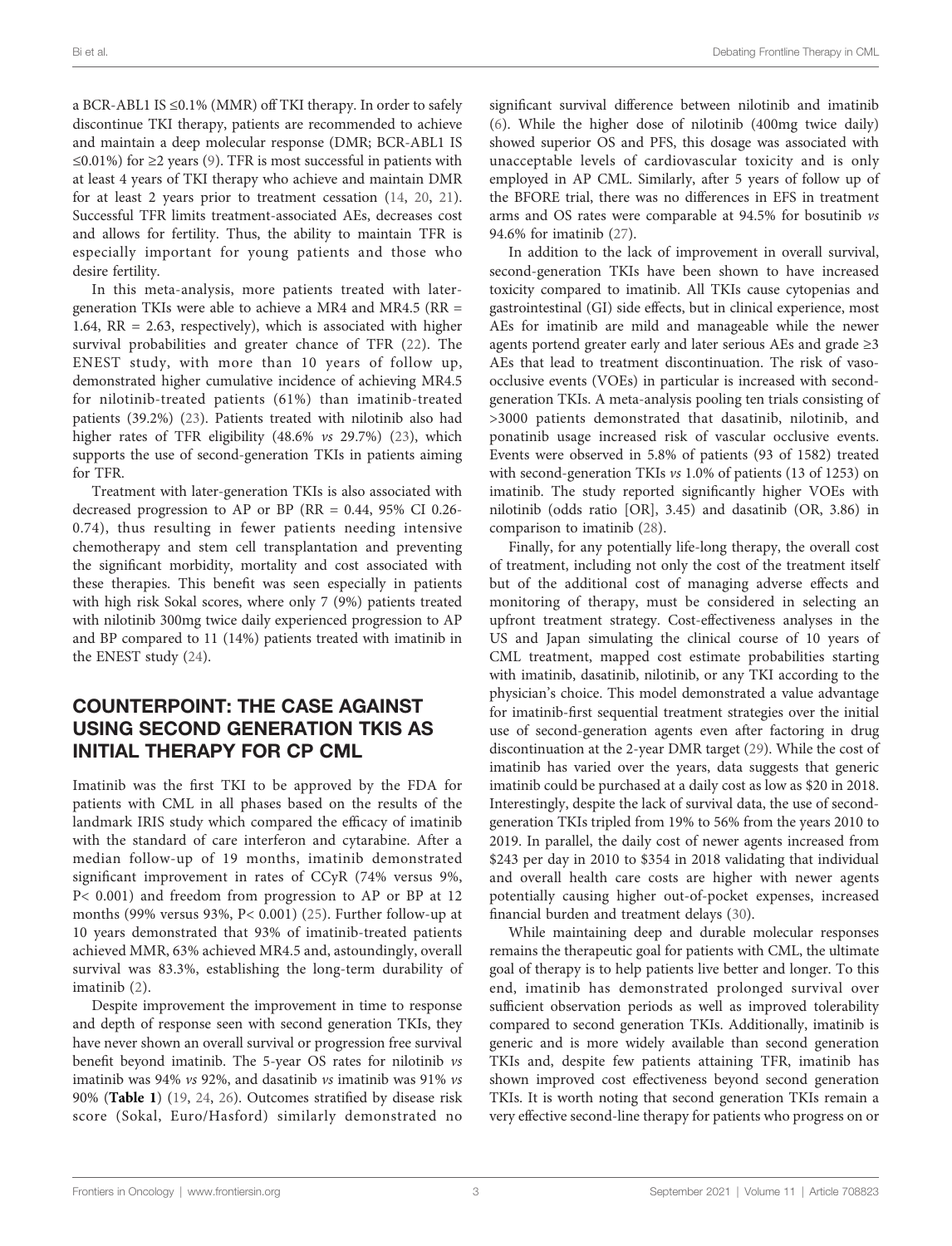<span id="page-4-0"></span>are intolerant of imatinib, allowing almost half of those patients to achieve a complete cytogenetic response ([31\)](#page-5-0).

### **CONCLUSIONS**

A first-generation TKI, imatinib and three second-generation TKIs, dasatinib, nilotinib, and bosutinib, have all been approved for the initial treatment of CP CML, prompting the question of which TKI is the best one to use as initial therapy. Although no additional OS or PFS benefit has been seen with the use of second-generation TKIs compared to imatinib, they have demonstrated superiority in several surrogate endpoints of clinical efficacy, including higher rates and depth of response and decreased progression into AP and BP. In the absence of an overall survival or progression free survival benefit, the decision for which TKI to use as initial therapy should take in to account individual patients' medical comorbidities and the importance of attaining TFR, particularly for patients who desire fertility.

We propose using second-generation TKIs as frontline therapy in young patients, those who desire fertility and those

### **REFERENCES**

- 1. Hehlmann R, Heimpel H, Hasford J, Kolb HJ, Pralle H, Hossfeld DK, et al. Randomized Comparison of Interferon-Alpha With Busulfan and Hydroxyurea in Chronic Myelogenous Leukemia. The German CML Study Group. Blood (1994) 84(12):4064–77. doi: [10.1182/blood.V84.12.4064.](https://doi.org/10.1182/blood.V84.12.4064.bloodjournal84124064) [bloodjournal84124064](https://doi.org/10.1182/blood.V84.12.4064.bloodjournal84124064)
- 2. Hochhaus A, Larson RA, Guilhot F, Radich JP, Branford S, Hughes TP, et al. Long-Term Outcomes of Imatinib Treatment for Chronic Myeloid Leukemia. N Engl J Med (2017) 376(10):917–27. doi: [10.1056/NEJMoa1609324](https://doi.org/10.1056/NEJMoa1609324)
- 3. Druker BJ, Guilhot F, O'Brien SG, Gathmann I, Kantarjian H, Gattermann N, et al. Five-Year Follow-Up of Patients Receiving Imatinib for Chronic Myeloid Leukemia. N Engl J Med (2006) 355(23):2408–17. doi: [10.1056/](https://doi.org/10.1056/NEJMoa062867) NEIMoa062867
- 4. Kalmanti L, Saussele S, Lauseker M, Muller MC, Dietz CT, Heinrich L, et al. Safety and Efficacy of Imatinib in CML Over a Period of 10 Years: Data From the Randomized CML-Study IV. Leukemia (2015) 29(5):1123–32. doi: [10.1038/leu.2015.36](https://doi.org/10.1038/leu.2015.36)
- 5. Kantarjian H, Shah NP, Hochhaus A, Cortes J, Shah S, Ayala M, et al. Dasatinib Versus Imatinib in Newly Diagnosed Chronic-Phase Chronic Myeloid Leukemia. N Engl J Med (2010) 362(24):2260–70. doi: [10.1056/](https://doi.org/10.1056/NEJMoa1002315) [NEJMoa1002315](https://doi.org/10.1056/NEJMoa1002315)
- 6. Saglio G, Kim DW, Issaragrisil S, le Coutre P, Etienne G, Lobo C, et al. Nilotinib Versus Imatinib for Newly Diagnosed Chronic Myeloid Leukemia. N Engl J Med (2010) 362(24):2251–9. doi: [10.1056/NEJMoa0912614](https://doi.org/10.1056/NEJMoa0912614)
- 7. Cortes JE, Kim DW, Kantarjian HM, Brummendorf TH, Dyagil I, Griskevicius L, et al. Bosutinib Versus Imatinib in Newly Diagnosed Chronic-Phase Chronic Myeloid Leukemia: Results From the BELA Trial. J Clin Oncol (2012) 30(28):3486–92. doi: [10.1200/JCO.2011.38.7522](https://doi.org/10.1200/JCO.2011.38.7522)
- 8. Hochhaus A, Saussele S, Rosti G, Mahon FX, Janssen J, Hjorth-Hansen H, et al. Chronic Myeloid Leukaemia: ESMO Clinical Practice Guidelines for Diagnosis, Treatment and Follow-Up. Ann Oncol (2018) 29(Suppl 4):iv261. doi: [10.1093/annonc/mdy159](https://doi.org/10.1093/annonc/mdy159)
- 9. Deininger MW, Shah NP, Altman JK, Berman E, Bhatia R, Bhatnagar B, et al. Chronic Myeloid Leukemia, Version 2.2021, NCCN Clinical Practice Guidelines in Oncology. J Natl Compr Canc Netw (2020) 18(10):1385–415. doi: [10.6004/jnccn.2020.0047](https://doi.org/10.6004/jnccn.2020.0047)
- 10. Vener C, Banzi R, Ambrogi F, Ferrero A, Saglio G, Pravettoni G, et al. First-Line Imatinib vs Second- and Third-Generation TKIs for Chronic-Phase

with intermediate or high risk disease. Imatinib is more appropriate for low- to intermediate-risk disease, older patients, or those with other medical comorbidities as it is generally better-tolerated and has a good safety profile with the longest follow up. Affordability is key especially when treatment may continue throughout life. Imatinib still remains the most frequently used TKI around the world for various reasons, particularly because of lower cost, greater access, and familiarity. Regardless of which TKI is used as initial therapy, appropriate patient adherence, close monitoring of disease response, swift change in treatment for those who fail to meet treatment milestones and close monitoring for adverse effects is necessary to ensure treatment success.

### AUTHOR CONTRIBUTIONS

XB and SR conducted research and drafted and revised this article. GK provided critical revision and final editing support. All authors contributed to the article and approved the submitted version.

CML: A Systematic Review and Meta-Analysis. Blood Adv (2020) 4(12):2723– 35. doi: [10.1182/bloodadvances.2019001329](https://doi.org/10.1182/bloodadvances.2019001329)

- 11. Hughes TP, Hochhaus A, Branford S, Muller MC, Kaeda JS, Foroni L, et al. Long-Term Prognostic Significance of Early Molecular Response to Imatinib in Newly Diagnosed Chronic Myeloid Leukemia: An Analysis From the International Randomized Study of Interferon and STI571 (IRIS). Blood (2010) 116(19):3758–65. doi: [10.1182/blood-2010-03-273979](https://doi.org/10.1182/blood-2010-03-273979)
- 12. Branford S, Kim DW, Soverini S, Haque A, Shou Y, Woodman RC, et al. Initial Molecular Response at 3 Months may Predict Both Response and Event-Free Survival at 24 Months in Imatinib-Resistant or -Intolerant Patients With Philadelphia Chromosome-Positive Chronic Myeloid Leukemia in Chronic Phase Treated With Nilotinib. J Clin Oncol (2012) 30(35):4323–9. doi: [10.1200/JCO.2011.40.5217](https://doi.org/10.1200/JCO.2011.40.5217)
- 13. Jabbour E, Kantarjian H, O'Brien S, Shan J, Quintas-Cardama A, Faderl S, et al. The Achievement of an Early Complete Cytogenetic Response is a Major Determinant for Outcome in Patients With Early Chronic Phase Chronic Myeloid Leukemia Treated With Tyrosine Kinase Inhibitors. Blood (2011) 118 (17):4541–6; quiz 4759. doi: [10.1182/blood-2011-04-348110](https://doi.org/10.1182/blood-2011-04-348110)
- 14. Hochhaus A, Baccarani M, Silver RT, Schiffer C, Apperley JF, Cervantes F, et al. European LeukemiaNet 2020 Recommendations for Treating Chronic Myeloid Leukemia. Leukemia (2020) 34(4):966–84. doi: [10.1038/s41375-020-](https://doi.org/10.1038/s41375-020-0776-2) [0776-2](https://doi.org/10.1038/s41375-020-0776-2)
- 15. Neelakantan P, Gerrard G, Lucas C, Milojkovic D, May P, Wang L, et al. Combining BCR-ABL1 Transcript Levels at 3 and 6 Months in Chronic Myeloid Leukemia: Implications for Early Intervention Strategies. Blood (2013) 121(14):2739–42. doi: [10.1182/blood-2012-11-466037](https://doi.org/10.1182/blood-2012-11-466037)
- 16. Hanfstein B, Muller MC, Hehlmann R, Erben P, Lauseker M, Fabarius A, et al. Early Molecular and Cytogenetic Response is Predictive for Long-Term Progression-Free and Overall Survival in Chronic Myeloid Leukemia (CML). Leukemia (2012) 26(9):2096–102. doi: [10.1038/leu.2012.85](https://doi.org/10.1038/leu.2012.85)
- 17. Hughes TP, Saglio G, Kantarjian HM, Guilhot F, Niederwieser D, Rosti G, et al. Early Molecular Response Predicts Outcomes in Patients With Chronic Myeloid Leukemia in Chronic Phase Treated With Frontline Nilotinib or Imatinib. Blood (2014) 123(9):1353–60. doi: [10.1182/blood-2013-06-510396](https://doi.org/10.1182/blood-2013-06-510396)
- 18. Marin D, Ibrahim AR, Lucas C, Gerrard G, Wang L, Szydlo RM, et al. Assessment of BCR-ABL1 Transcript Levels at 3 Months is the Only Requirement for Predicting Outcome for Patients With Chronic Myeloid Leukemia Treated With Tyrosine Kinase Inhibitors. J Clin Oncol (2012) 30 (3):232–8. doi: [10.1016/j.yonc.2012.07.031](https://doi.org/10.1016/j.yonc.2012.07.031)